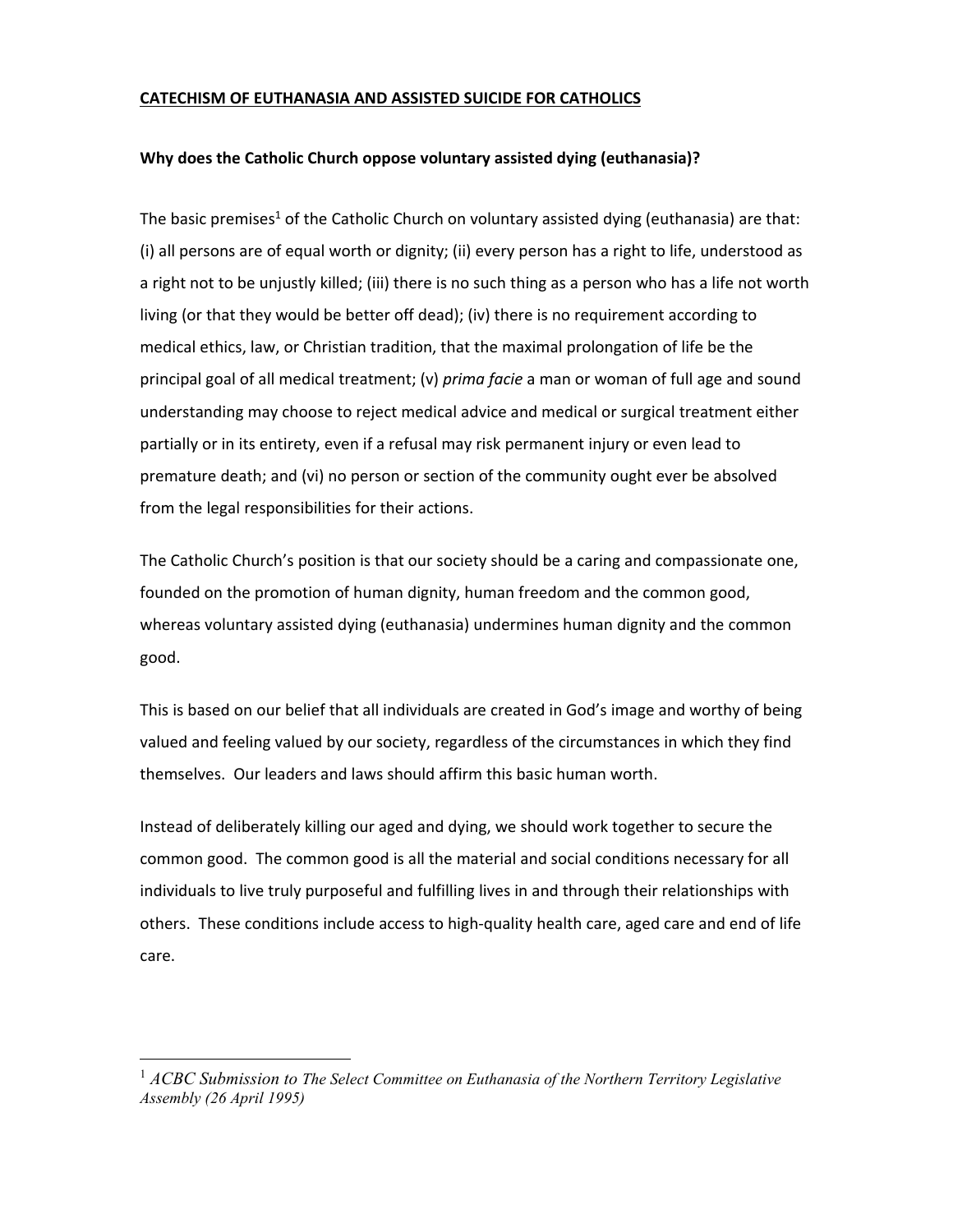# *What is the position of the Catholic Church on voluntary assisted dying (euthanasia), and what does this mean for me, as a Catholic?*

In the Catholic tradition, human life is to be protected from conception to natural death. The sanctity of life underpins the Catholic understanding of human existence. As Catholics, we believe that our lives come from God our Creator, belong to God and are destined to return to God. We are merely stewards of our lives.

Suicide is a serious moral issue because, when freely undertaken, suicide is contrary to the Fifth Commandment (*Thou shall not kill*). It is not merely contrary to love of self<sup>2</sup>, but also offends love of neighbour because it unjustly breaks the ties of solidarity with family, nation, and other human societies to which we continue to have obligations.

In keeping with the Catholic Church's vision of the dignity of the human person and the sanctity of human life, the choice to commit suicide is an objectively sinful act, even if assessing subjective responsibility can be a very delicate matter. In the Catholic tradition, our culpability for what we do is measured in large part by our freedom in choosing it. On this basis, the doctrinal position for those individuals choosing voluntary assisted dying of their own free will, suicide – whether it is called voluntary assisted dying or euthanasia ‐ is gravely sinful for both the person who will die and the person who assists to bring about their death.

As the Church sees it, we need a balance between recognizing, on the one hand, the gravity of suicide and the free moral agency of those who commit it and, on the other hand, the possibility of diminished culpability and the final mercy of God.

As it does for all grave acts, the Church also teaches that both full knowledge and deliberate consent must be present for suicide to be a mortal sin. It presupposes knowledge of the sinful

<sup>&</sup>lt;sup>2</sup> Catechism of the Catholic Church - The fifth commandment at 2281 Suicide contradicts the natural inclination of the human being to preserve and perpetuate his life. It is gravely contrary to the just love of self. It likewise offends love of neighbour because it unjustly breaks the ties of solidarity with family, nation, and other human *societies to which we continue to have obligations.*

*www.vatican.va/archive/ccc\_css/archive/catechism/p3s2c2a5.htm*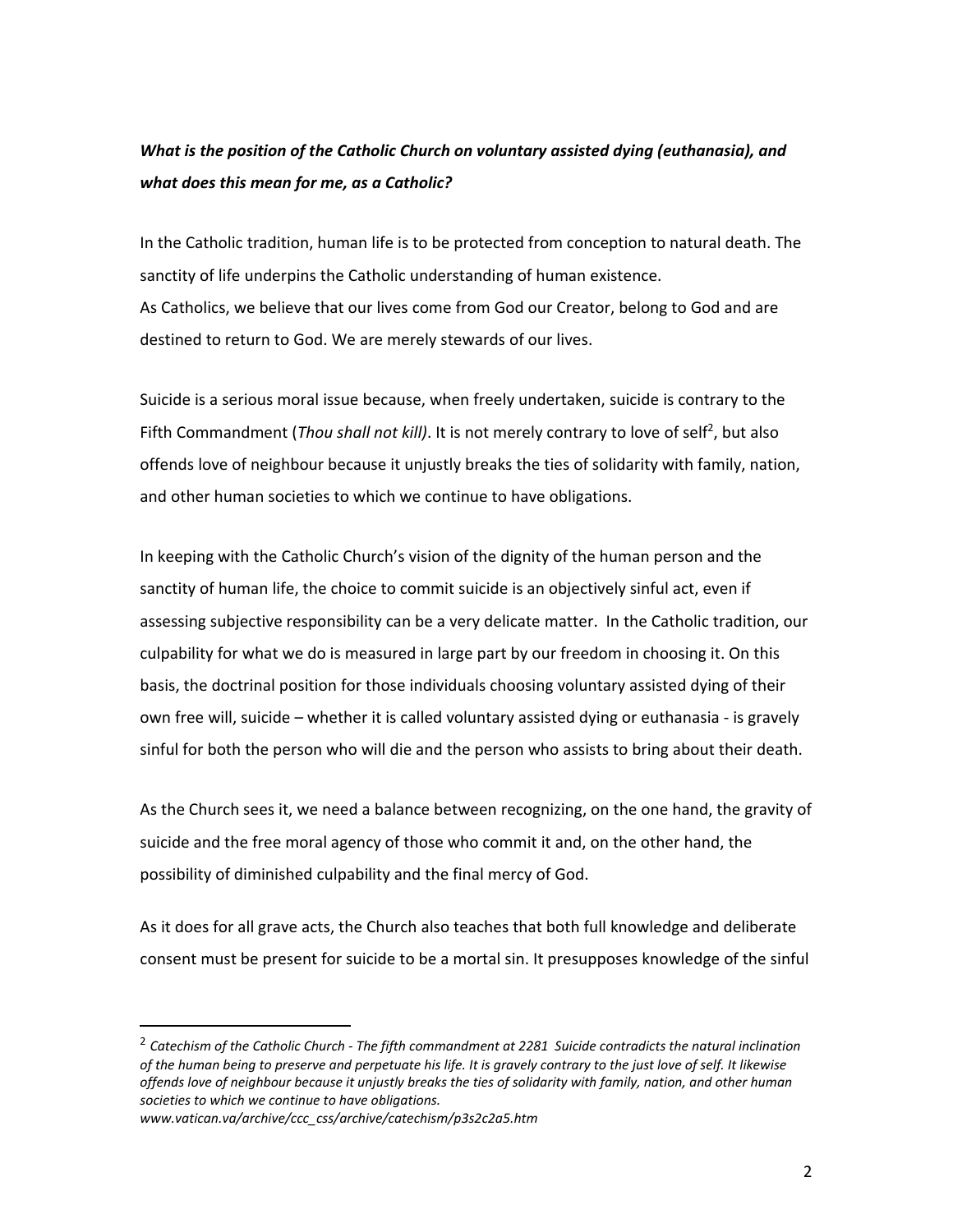nature of the act, of its opposition to God's law. It also implies consent sufficiently deliberate to be a personal choice.<sup>3</sup>

When a person commits suicide as a result of a psychological impairment, such as clinical depression, the Church recognizes that he or she may not have been fully capable of the knowledge and consent necessary to commit mortal sin. Therefore conditions such as grave psychological disturbances, anguish, or grave fear of hardship, suffering, or torture can diminish the responsibility of the person committing suicide<sup>4</sup>.

This is difficult to reconcile with planned future assisted suicide directives, for example, where people voluntarily plan to commit to a future assisted suicide.

# *Can I receive the last rites before my suicide / assisted suicide?*

Catholics who intend to receive the Eucharistic Body of our Lord should do so with a pure conscience and proper disposition of soul if they are to receive the effects of the paschal sacrament. The rite of Holy Viaticum, or the "last rites", usually includes the confession of sin, absolution and the Eucharist, understood as the heavenly food for the final journey. It is difficult to see how someone intent on assisted suicide would have the proper disposition to receive the Anointing of the Sick<sup>5</sup>. We cannot be forgiven pre-emptively for something we are going to do – such as to ask for, or proceed with assisted suicide when suicide is a grave sin.

# *What if someone I loved has chosen to end their own life? Are they condemned to hell?*

The Catholic Church teaches that we should not despair of the eternal salvation of persons who have taken their own lives. In ways known only to God, there is the possibility of saving repentance. That is why the Church prays for persons who have taken their own lives $6$ .

*<sup>3</sup> Catechism of the Catholic Church, at 1859* 

<sup>4</sup> Catechism of the Catholic Church, at 2282

*(www.vatican.va/archive/ccc\_css/archive/catechism/p3s2c2a5.htm)*

 $5$  Code of Canon Law, Can 916, "A person who is conscious of grave sin is not to celebrate Mass or receive the body of the Lord without previous sacramental confession unless there is a grave reason and there is no opportunity to confess; in this case the person is to remember the obligation to make an act of perfect contrition *which includes the resolution of confessing as soon as possible*

*<sup>6</sup> Catechism of the Catholic Church, at 2283*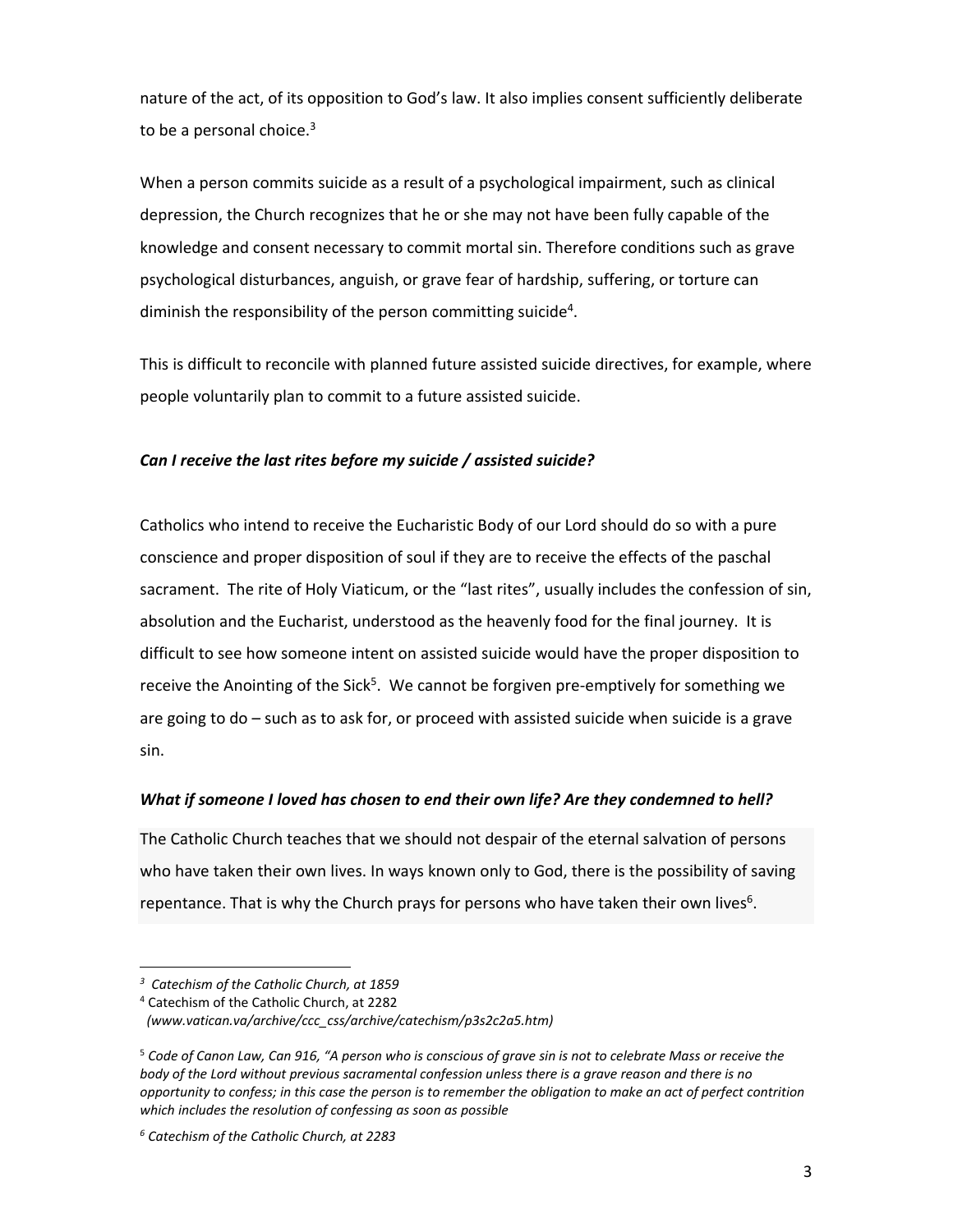Far from condemning souls to hell for suicide, then, the Catholic Church teaches that salvation is possible for those who commit this act and cautions those who live on against despair for their deceased loved ones:

In most cases, whether someone committed suicide under circumstances that involved impairment of the will or that allowed for repentance prior to death is beyond our ken. In the end, we entrust to the mercy of God those who have chosen this act and pray for the repose of their souls. St. Paul assures us that our hope for those we love is not misplaced: "*Shall tribulation, or distress, or persecution, or famine, or nakedness, or peril, or [the] sword* [separate us from Christ's love]? . . . I am sure that neither death, nor life . . . nor anything else in all creation, will be able to separate us from the love of God in Christ Jesus our Lord" (Rom. 8:35–39).

# *How should we care for the sick and dying?*

In the Catholic tradition, death is part of life and any act to deliberately hasten or shorten a person's life is contrary to that tradition and cannot be supported. At the same time, euthanasia is not "dying well". Truly dying well calls for all life to have worth, and for every person to be valued and nurtured until the moment of death.

As Pope Emeritus Benedict has written<sup>7</sup>:

*"The Church wishes to support the incurably and terminally ill by calling for just social policies which can help to eliminate the causes of many diseases and by urging improved care for the dying and those for whom no medical remedy is available. there is a need to promote policies which create conditions where human beings can bear even incurable illnesses and death in a dignified manner. here it is necessary to stress once again the need for more palliative care centres which provide integral care, offering the sick the human assistance and spiritual accompaniment they need. This is a right belonging to every human being, one which we must all be committed to defend."*

For those who with a terminal illness, palliative care is a holistic and comprehensive form of care. It is not just about the relief of pain; it is care for the whole person, physically, emotionally, psychologically and spiritually. Palliative care services are available in many

<sup>7</sup> *Message of His Holiness Pope Benedict XVI for the Fifteenth World Day of the Sick www.vatican.va/holy\_father/benedict\_ xvi/messages/sick/documents/hf\_ben‐xvi\_mes\_20061208\_world‐day‐of‐ the‐sick‐2007\_en.html*